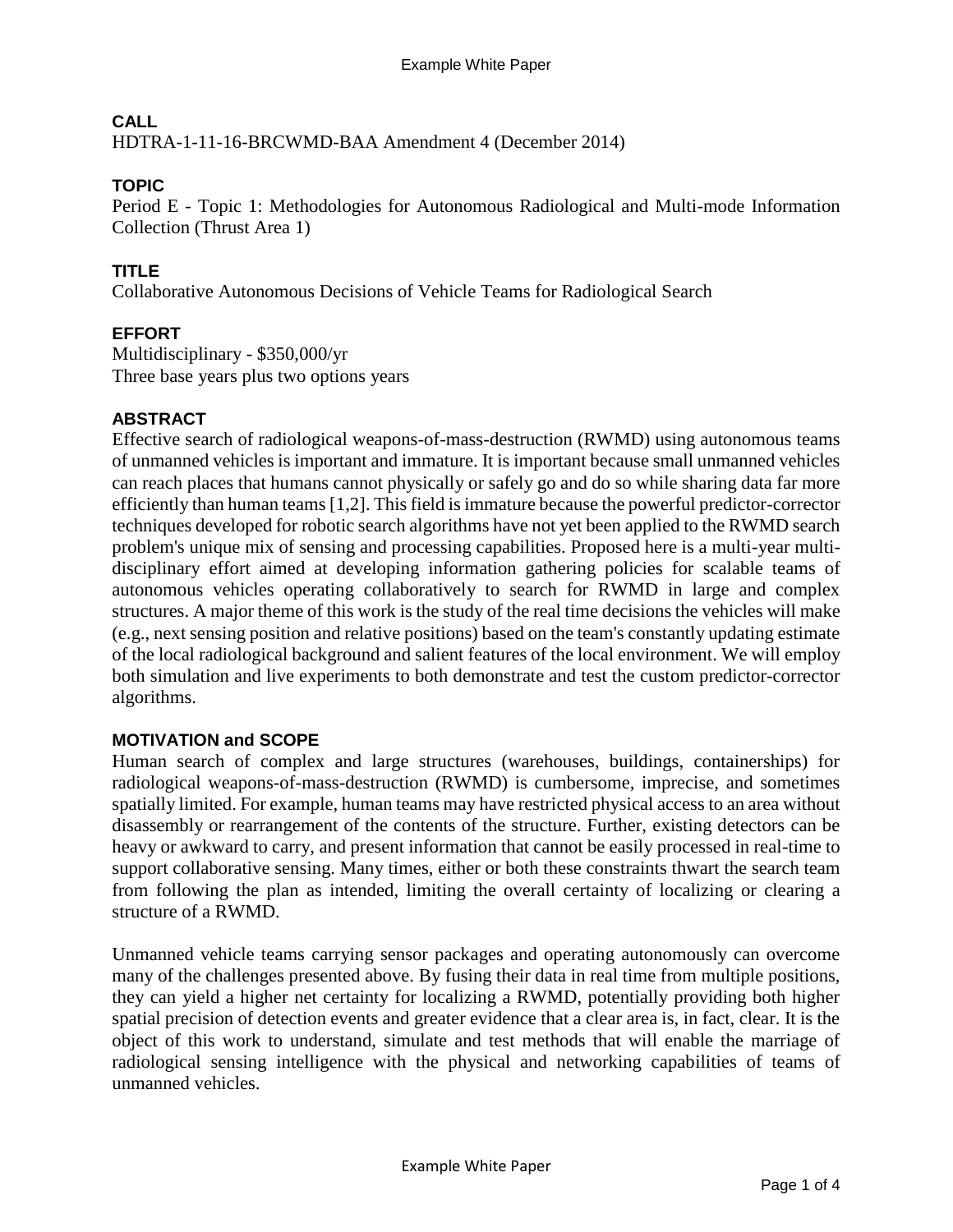The theoretical motivation for our approach comes from the successful application of Bayes' Theorem to similar search problems in other robotic domains [3,4]. Bayes' Theorem allows us to estimate the probability of an event, such as the presence of RWMD in a location, from a sequence of measurements rather than trying to directly measure and analyze faint and noisy signals. While the power of this statistical predictor-corrector approach has been demonstrated in multiple applications, each one requires developing a fundamental understanding of the properties of the signal generation and detection to ensure it is applied correctly.

Therefore, the scientific challenges that will be addressed in this work are:

(1) how signal level and type influence the autonomous team's real time estimate of relevant information (proximity, background, foreground);

(2) how to quantify the information gain from permutations of sensor types (e.g., gammaray intensity, gamma-ray spectra, neutron arrival time, and other direct radiological sensor information) and vehicle location, to minimize unnecessary sensing redundancy;

(3) how to couple indirect radiological sensing (infrared, acoustic, hyperspectral) with the flexibility of autonomous vehicles to estimate the presence and locality of a RWMD.

In all cases, net certainty of RWMD source localization will be the primary feedback metric.

#### **APPROACH and RESEARCH PLAN**

Cooperative decision making between many vehicles with varying mobility and sensing capabilities, without human interference, to localize or clear a structure of a RWMD source has not been treated from the ground up. There are a number of groups and published works that have treated isolated parts of the problem, which we will use and build from, but not the generalized problem. From another perspective, no one has really thought about how one can or should use all of the information that can be made available from tens or hundreds of vehicles to attack the RWMD sense problem within a large and complex structure, how to minimize unnecessary sensing redundancy, and how to deal with inconsistent data from redundant or complementary sensors [5].

Paramount to the success of autonomous searches are the design of robust rulesets for many vehicles with sensors of low absolute efficiency, which are capable of changing their relative positions to maximize their information gain. In comparison, the use of a few vehicles (or humans) with sensors of higher absolute efficiency can be inhibited by mobility limitations due to their large size, weight constraints, and power requirements. To approach this problem the investigators will first demonstrate (by simulation) that the whole is greater than the sum-of-the-parts. To do this, the investigators will develop an information theoretic weighting system for each of the detector types depending on their relevancy and a map-based predictor-corrector system that will provide more information than is available from individual detectors alone.

During the initial phase, the team will also perform ground level research to determine the minimum and most effective combination of sensors capable of adequately monitoring sensor position, radiological detection, and non-radiological characterization of the environment. Possible sensors include acoustic sensors for positioning and obstruction detection, modified range sensors, solid-state gamma detection, solid-state neutron detection, Raman, FTIR, and imaging cameras to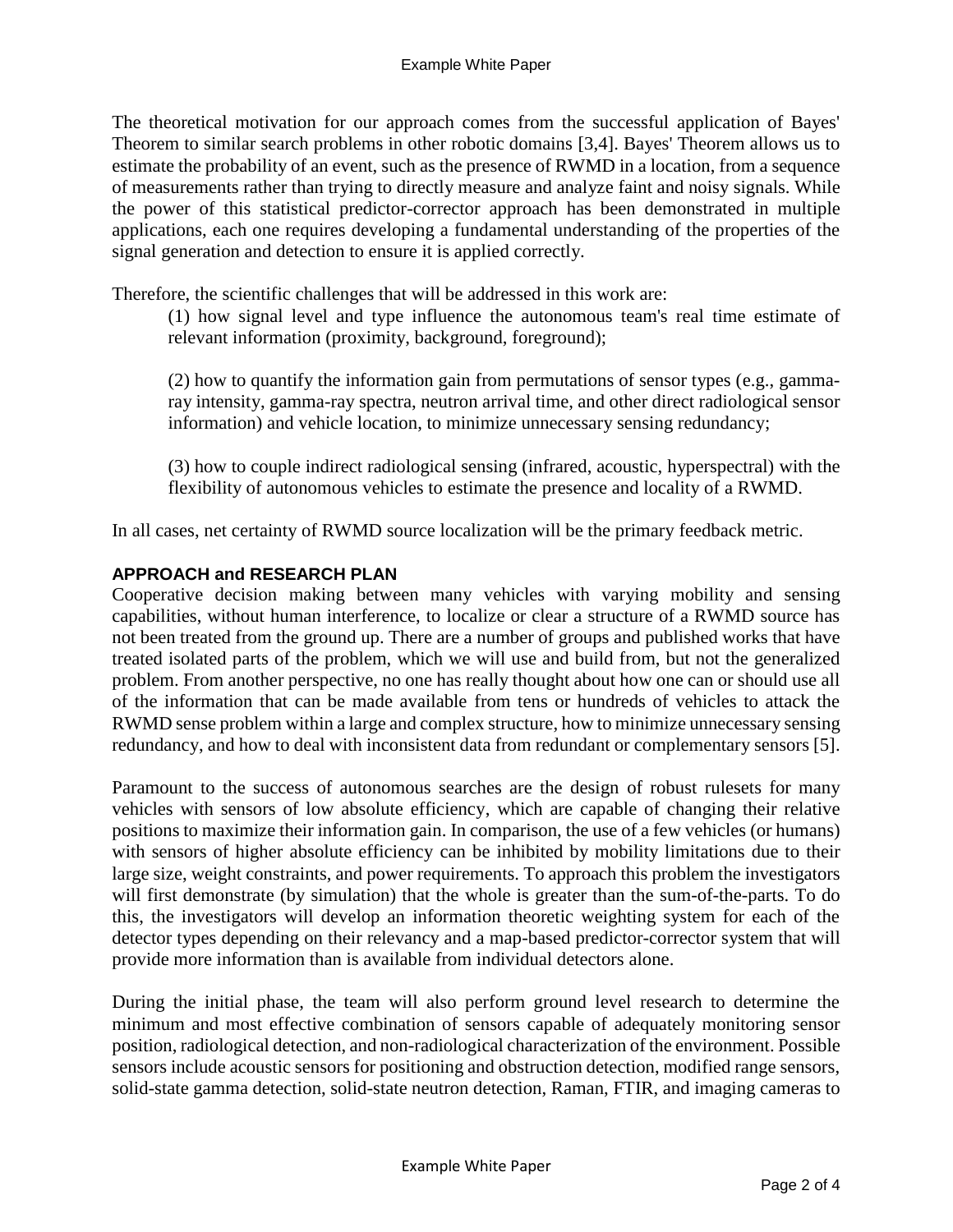name a few. This will include sensor testing, data fusion algorithm development, and experimental validation of results.

The next phase of the project will involve researching how to perform real-time autonomous parameter input into radiological simulation software such as the SoftWare for Optimization of Radiation Detectors (SWORD). Detailed simulation of radiation transport in complex environments is an important part of this effort. For this purpose, the SWORD package developed at the Naval Research Laboratory (NRL) will be used. SWORD allows multiple Monte Carlo and discrete ordinates transport codes to be applied to complex simulation models, including moving objects. Since development is via a CAD-like interface, the time required to create the large number of simulation objects required for this program is reduced. Real-time, autonomous updating of the input parameters to the SWORD package will improve background radiation estimation and improve search accuracy in areas of low source activity, high background and/or shielded WMD sources.

## **EXPECTED OUTCOMES and IMPACT to C-WMD SCIENCE**

As a direct result, the science of C-WMD searches will benefit from the ground level research in autonomous decision making and advances in sensor fusion. This work aims to improve on this concept with the fusion of multiple sensors with high degrees of orthogonality including: position/mapping, radiological signal intensity, and characterization of the local environment.

Success of the work proposed here will carry-over to not only, chemical and biological detection, but also alternative sensing communities that are aided by the use of unmanned vehicles operating autonomously including the developing field of emergency response search and rescue. The fields of data fusion and computer science will also benefit from the research into multiple dataset fusion and mobile neural network development.

## **BUDGETARY ESTIMATE**

Proposed is a multi-disciplinary multi-organization program for \$350,000/yr for three base years and two option years; the base total would be \$1,050,000 and the option total would be \$750,000. UMKC will serve as prime, and NRL Code 7651 and NRL Code 5514 as subawardees. Vehicle and sensor procurement, and integration supplies thereof, will represent a minor portion of the budget. The bulk of the effort will be salaries for three graduate students, three undergraduate students, and the NRL scientists for the simulation work and phenomenology development.

## **TEAM and MANAGEMENT PLAN**

The team is composed of three investigators: the PI, X from the University of Missouri – Kansas City (UMKC) Dept. of X, Co-PI Y and Co-PI Z. The technical workload and reporting will be split evenly between the PI and two Co-PIs. The administrative responsibilities for report submissions and budget oversight will be the sole responsibility of the investigator from the prime institution. Three graduate students from UMKC will be individually supervised, one by each of the investigators, and all investigators and students will participate in monthly status meetings. There will be three undergraduate students, one assigned to aid each graduate student. The overall team will hold biannual meetings in Washington DC, one of which will coincide with the annual review. In terms of technical contributions, X will oversee RWMD specific algorithm development, Y will oversee simulation of the algorithms, and Z will oversee testing, including